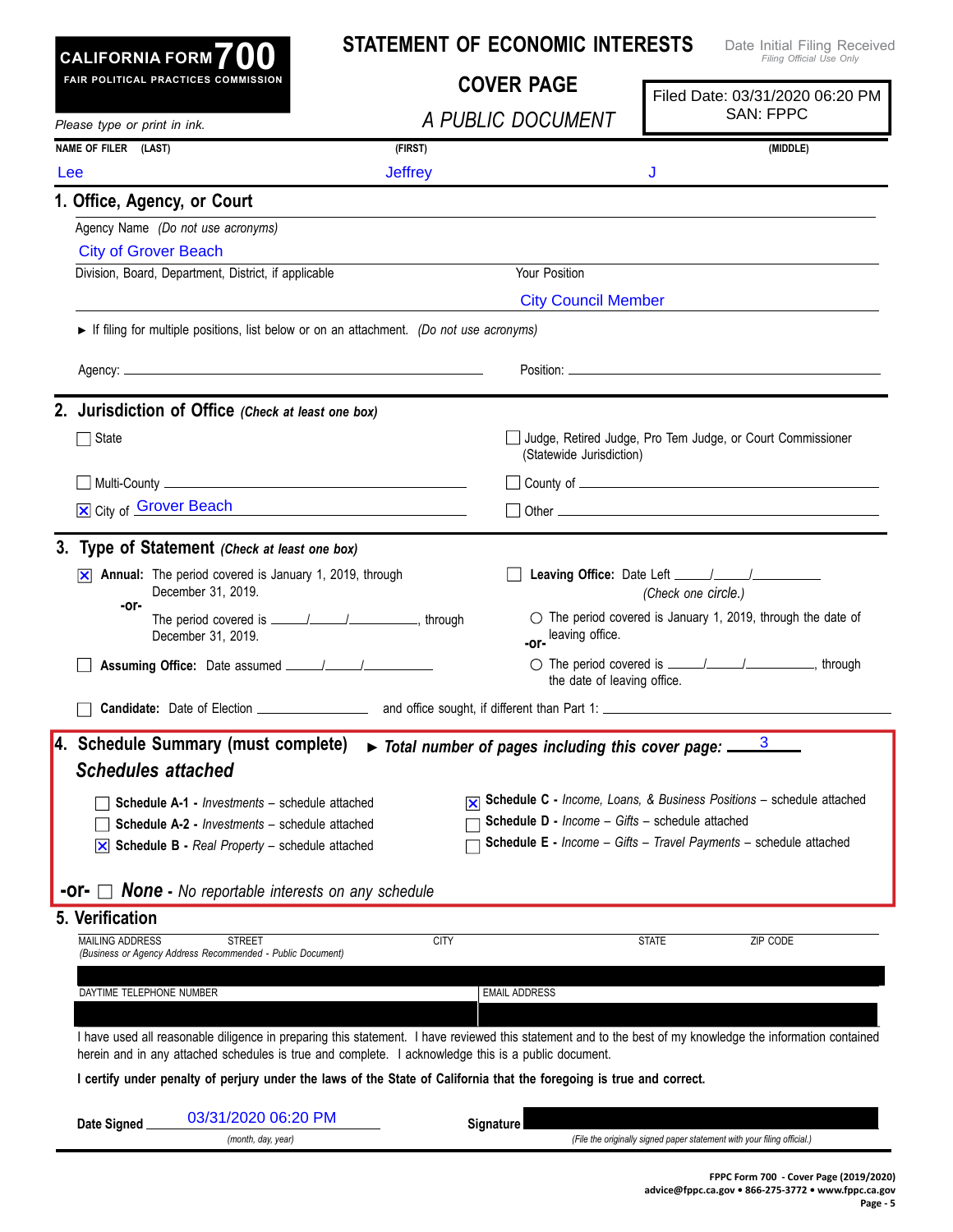## **Schedule B Interests in Real Property**

(Including Rental Income)

## **CALIFORNIA FORM**

**700 Fair Political Practices Commission**

Name

Jeffrey Lee

| ASSESSOR'S PARCEL NUMBER OR STREET ADDRESS<br>▶                                                                                                                     |                                                                                                                                                                                                                                                                                                                                   | ASSESSOR'S PARCEL NUMBER OR STREET ADDRESS                                                                     |                                                                                                                            |  |
|---------------------------------------------------------------------------------------------------------------------------------------------------------------------|-----------------------------------------------------------------------------------------------------------------------------------------------------------------------------------------------------------------------------------------------------------------------------------------------------------------------------------|----------------------------------------------------------------------------------------------------------------|----------------------------------------------------------------------------------------------------------------------------|--|
| 558 N. 14th Street                                                                                                                                                  |                                                                                                                                                                                                                                                                                                                                   |                                                                                                                |                                                                                                                            |  |
| <b>CITY</b>                                                                                                                                                         |                                                                                                                                                                                                                                                                                                                                   | <b>CITY</b>                                                                                                    |                                                                                                                            |  |
| Grover Beach, CA 93433                                                                                                                                              |                                                                                                                                                                                                                                                                                                                                   |                                                                                                                |                                                                                                                            |  |
| <b>FAIR MARKET VALUE</b><br>$$2,000 - $10,000$<br>\$10,001 - \$100,000<br>$\overline{\times}$ \$100,001 - \$1,000,000<br>Over \$1,000,000                           | IF APPLICABLE, LIST DATE:<br>19<br>19<br><b>ACQUIRED</b><br><b>DISPOSED</b>                                                                                                                                                                                                                                                       | FAIR MARKET VALUE<br>$$2,000 - $10,000$<br>$$10,001 - $100,000$<br>$$100,001 - $1,000,000$<br>Over \$1,000,000 | IF APPLICABLE, LIST DATE:<br>19<br>19<br><b>ACQUIRED</b><br><b>DISPOSED</b>                                                |  |
| NATURE OF INTEREST                                                                                                                                                  |                                                                                                                                                                                                                                                                                                                                   | NATURE OF INTEREST                                                                                             |                                                                                                                            |  |
| X Ownership/Deed of Trust<br>Easement                                                                                                                               |                                                                                                                                                                                                                                                                                                                                   | Ownership/Deed of Trust                                                                                        | Easement                                                                                                                   |  |
| Leasehold _<br>Yrs. remaining                                                                                                                                       | Other                                                                                                                                                                                                                                                                                                                             | Leasehold _<br>Yrs. remaining                                                                                  | Other                                                                                                                      |  |
| IF RENTAL PROPERTY, GROSS INCOME RECEIVED                                                                                                                           |                                                                                                                                                                                                                                                                                                                                   | IF RENTAL PROPERTY, GROSS INCOME RECEIVED                                                                      |                                                                                                                            |  |
| $$0 - $499$<br>$$1,001 - $10,000$<br>$$500 - $1,000$                                                                                                                |                                                                                                                                                                                                                                                                                                                                   | $$0 - $499$<br>$$500 - $1,000$<br>$$1,001 - $10,000$                                                           |                                                                                                                            |  |
| \$10,001 - \$100,000<br>OVER \$100,000                                                                                                                              |                                                                                                                                                                                                                                                                                                                                   | \$10,001 - \$100,000                                                                                           | OVER \$100,000                                                                                                             |  |
| SOURCES OF RENTAL INCOME: If you own a 10% or greater<br>interest, list the name of each tenant that is a single source of<br>income of \$10,000 or more.<br>X None |                                                                                                                                                                                                                                                                                                                                   | income of \$10,000 or more.<br>None                                                                            | SOURCES OF RENTAL INCOME: If you own a 10% or greater<br>interest, list the name of each tenant that is a single source of |  |
|                                                                                                                                                                     |                                                                                                                                                                                                                                                                                                                                   |                                                                                                                |                                                                                                                            |  |
|                                                                                                                                                                     |                                                                                                                                                                                                                                                                                                                                   |                                                                                                                |                                                                                                                            |  |
|                                                                                                                                                                     | You are not required to report loans from a commercial lending institution made in the lender's regular course of<br>business on terms available to members of the public without regard to your official status. Personal loans and<br>loans received not in a lender's regular course of business must be disclosed as follows: |                                                                                                                |                                                                                                                            |  |
| NAME OF LENDER*                                                                                                                                                     |                                                                                                                                                                                                                                                                                                                                   | NAME OF LENDER*                                                                                                |                                                                                                                            |  |
| ADDRESS (Business Address Acceptable)                                                                                                                               |                                                                                                                                                                                                                                                                                                                                   | ADDRESS (Business Address Acceptable)                                                                          |                                                                                                                            |  |

business activity, if any, of lender

interest rate Term (Months/Years)

**Example 3** None

highest balance during reporting period

OVER \$100,000

 $\sqrt{3}$ \$500 - \$1,000  $\sqrt{3}$ \$1,001 - \$10,000

 $\sqrt{ }$ \$10,001 - \$100,000

Guarantor, if applicable

| BUSINESS ACTIVITY, IF ANY, OF LENDER    |                            |  |  |  |
|-----------------------------------------|----------------------------|--|--|--|
| <b>INTEREST RATE</b>                    | <b>TERM</b> (Months/Years) |  |  |  |
|                                         |                            |  |  |  |
| None<br>$\frac{9}{6}$                   |                            |  |  |  |
| HIGHEST BALANCE DURING REPORTING PERIOD |                            |  |  |  |
| $$500 - $1.000$<br>$$1,001 - $10,000$   |                            |  |  |  |
| OVER \$100,000<br>$$10,001 - $100,000$  |                            |  |  |  |
| Guarantor, if applicable                |                            |  |  |  |